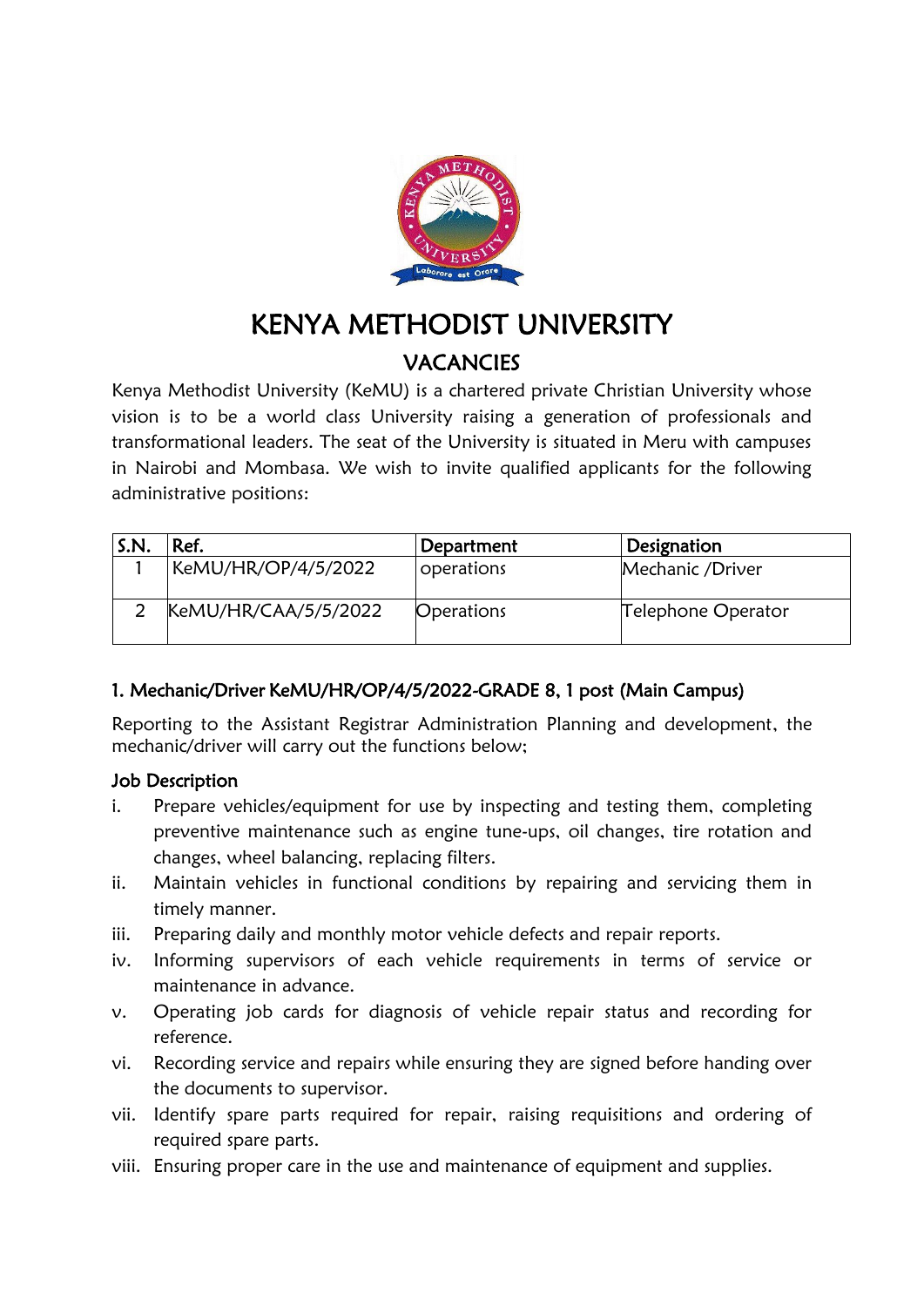- ix. Carrying out routine checks on the vehicles cooling and oil systems, electrical system, tire pressure, brakes etc.
- x. Detecting and reporting malfunctioning of vehicle systems in time
- xi. Maintaining work tickets for vehicles assigned and its Cleanliness
- xii. Driving the vehicle as authorized
- xiii. Ensuring security and safety for the vehicle on and off the road
- xiv. Ensuring safety of passengers and/or goods therein in his vehicle
- xv. Any other duty as assigned by the supervisor.

#### Minimum Requirements

- i. Must have a Diploma in Mechanical Engineering (Automotive/Plant) from a recognized institution with at least three (3) years' experience in a comparable position in a reputable organization
- ii. A valid PSV and a driving license Class B, C, E free from any endorsement and valid for all ranges and types of vehicles which the candidate is required to drive.
- iii. Have a certificate of good conduct from the Kenya Police Department.
- iv. Computer literacy

## 2. CUSTOMER CARE ASSISTANT/TELEPHONE OPERATOR GRADE 6 (Nairobi Campus)

#### **Responsibilities**

- i. Operating switchboard for smooth flow of communication within and outside the Institute.
- ii. Maintaining call register for record purposes.
- iii. Maintaining and updating institutional directory to enhance efficiency in communication.
- iv. Receiving visitors and directing them to the appropriate offices for good public relations.
- v. Providing good customer care service.
- vi. Providing specifications on procurement of telephone and related facilities to ensure they are of good quality.
- vii. Overseeing installation of telephone equipment to ensure all extension are correctly connected,
- viii. Answering and directing telephone calls to ensure smooth communication.
- ix. Reporting promptly any switchboard defects to the supervisor.
- x. Maintaining incoming and outgoing telephone records for future reference and
- xi. Any other duty assigned from time to time.

## Minimum Requirements:

i. Kenya Certificate of Secondary Education (KCSE) minimum grade "D+" (Plus) or its equivalent,